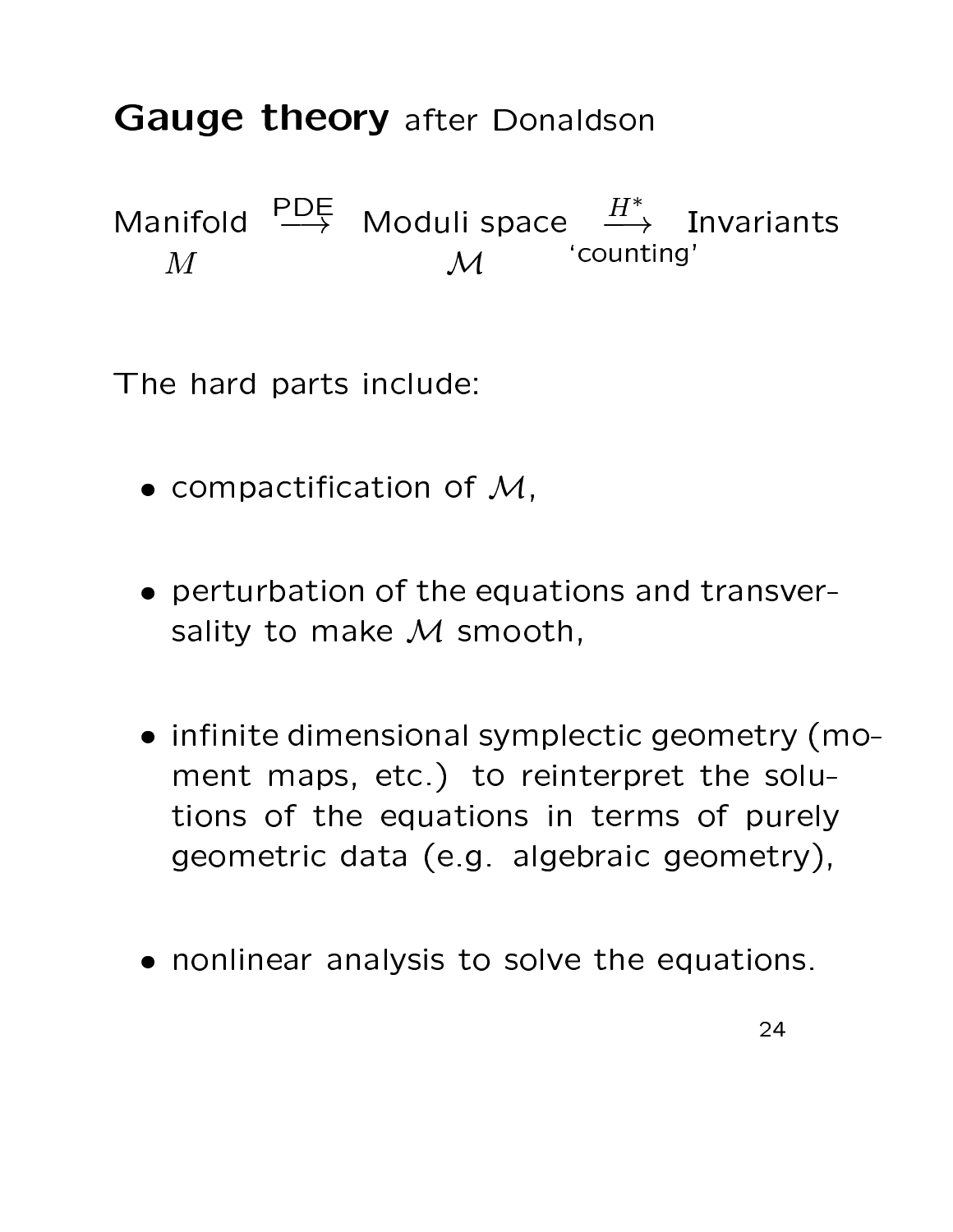The art to doing this is to find the right PDE:

- geometric PDE, ideally first order,
- $\bullet$  elliptic (so  $\mathcal M$  finite dimensional),
- nonlinear with nonlinearities giving negative feedback so that solution space is compact (or compactifiable naturally so that cohomology classes extend over the compactification). (Topological bounds.)

Such equations usually come from physics as minimisers (or critical points) of some "action" functional (which then gives  $L^2$  "energy" bounds).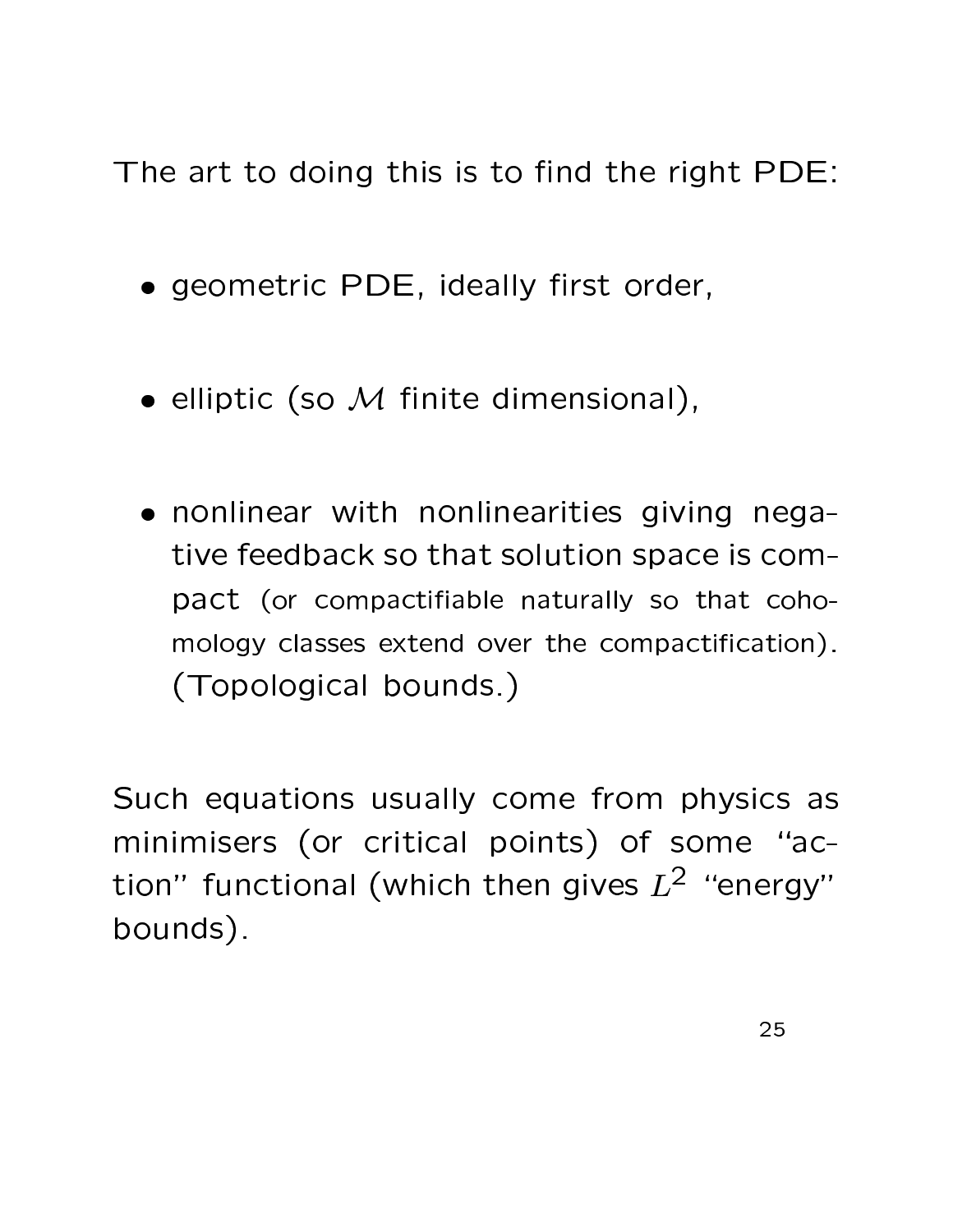E.g. the Yang-Mills functional for unitary connections on a Riemannian manifold.

$$
YM(A) = \int_M |F_A|^2 = \int_M \text{tr } F_A \wedge *F_A.
$$

Critical points: to first order in  $a$ ,

$$
YM(A+a) = YM(A) + \int_M tr d_A a \wedge *F_A
$$
  
= YM(A) + \langle a, d\_A^\* F\_A \rangle.

So critical points are connections A satisfying the Yang-Mills equations:

$$
d_A F_A = 0
$$
  

$$
d_A^* F_A = 0.
$$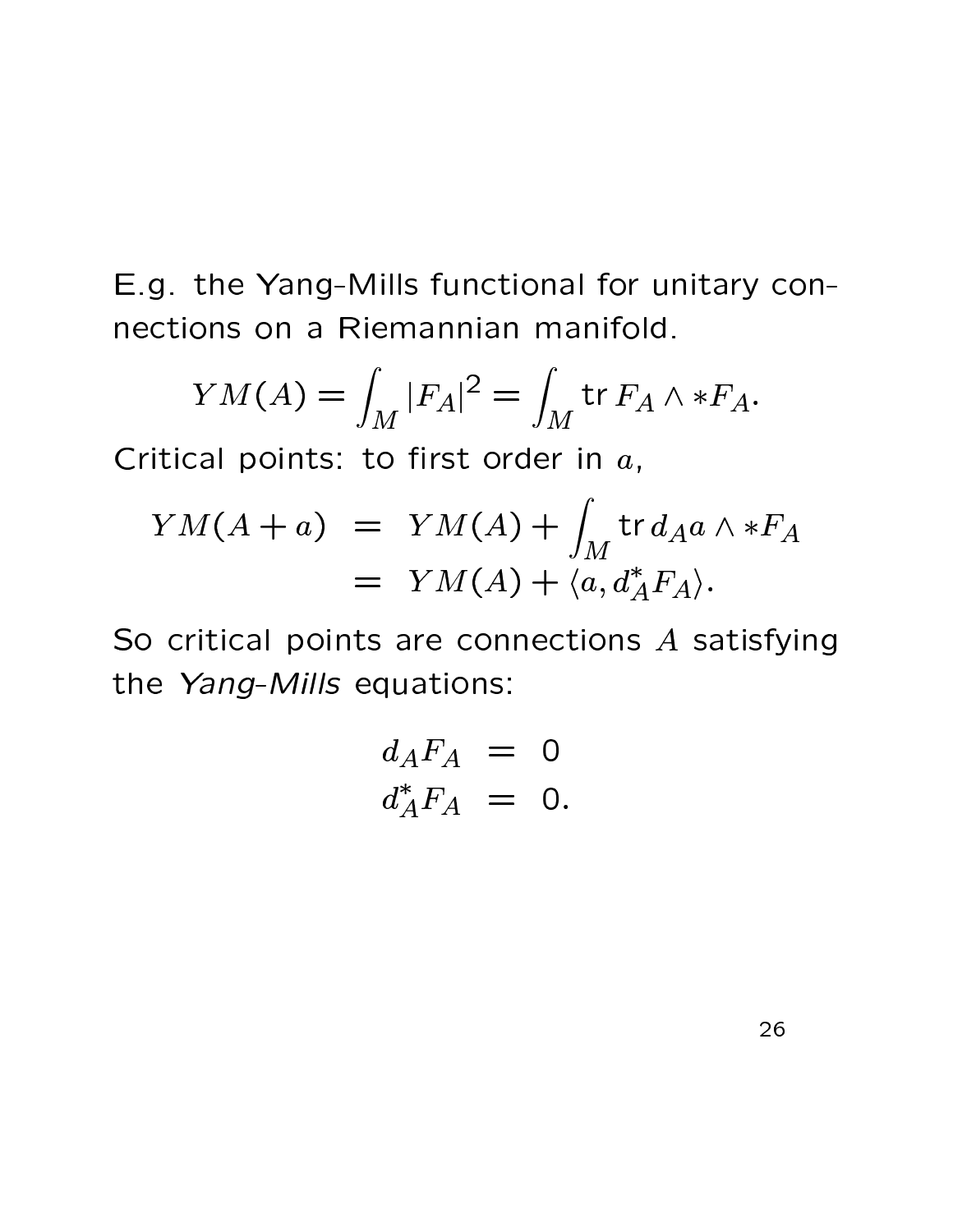In some special geometries there are some connections which attain a *topological* absolute minimum of  $YM$ , giving a first order equation in  $A$  instead of second order. (Solutions often called *instantons.*)

("Supersymmetry/BPS solutions", Compare "maps in" equations, minimal submanifolds etc, and their first order versions - calibrated submanifolds. These are very often dual to gauge equations under string dualities, mirror symmetry, etc. and will arise via "bubbling" later.)

E.g. flat connections  $F_A = 0$ . Locally trivial connections described globally by their parallel transport (holonomy) round loops, so

 $\mathcal{M} \cong \text{Rep}(\pi_1(M), U(r))/\text{conjugation}.$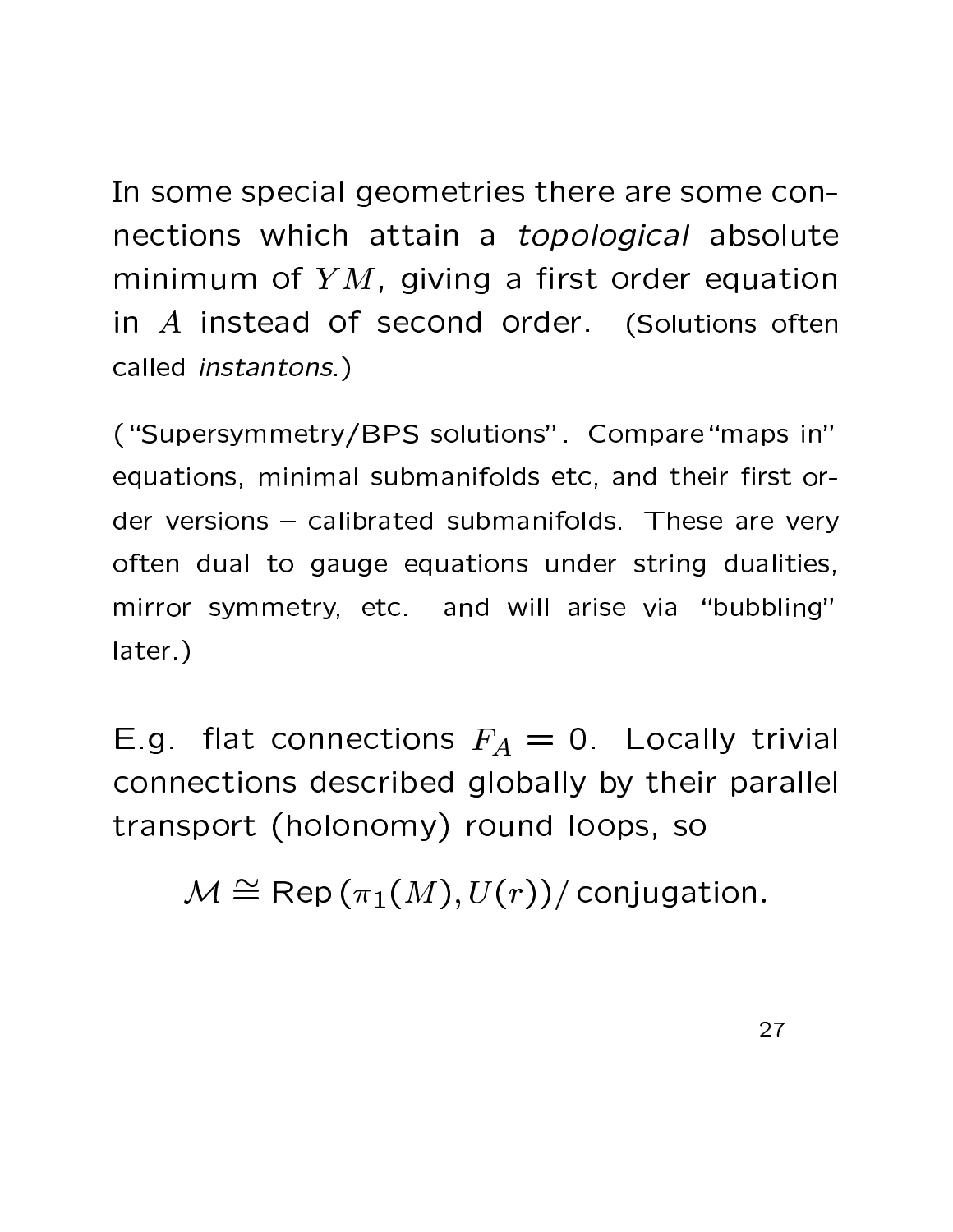E.g. On a Riemannian 4-manifold M,  $\Lambda^2 \cong$  $\Lambda^+ \oplus \Lambda^-$  the orthogonal  $\pm 1$  eigenspaces of  $*$ .

So 
$$
F_A = F^+ \oplus F^-
$$
 with  
\n
$$
YM(A) = \int_M |F^+|^2 + |F^-|^2
$$
\n
$$
= \int_M \text{tr } F^+ \wedge F^+ - \text{tr } F^- \wedge F^-,
$$
\n
$$
-4\pi^2 c_2(E) = \int_M \text{tr } F_A \wedge F_A
$$
\n
$$
= \int_M \text{tr } F^+ \wedge F^+ + \text{tr } F^- \wedge F^-.
$$

So

$$
YM(A) = 4\pi^2 c_2(E) + 2 \int_M |F_A^+|^2
$$

and anti-self-dual (asd) connections are absolute minima:

$$
F_A^+=0.
$$

(These can exist only if  $c_2(E) \ge 0$ , and are flat  $F_A = 0$  if  $c_2 = 0$ . Of course asd connections are Yang-Mills:

$$
d_A^*F_A = - * d_A * F_A = * d_A F_A = 0.)
$$

28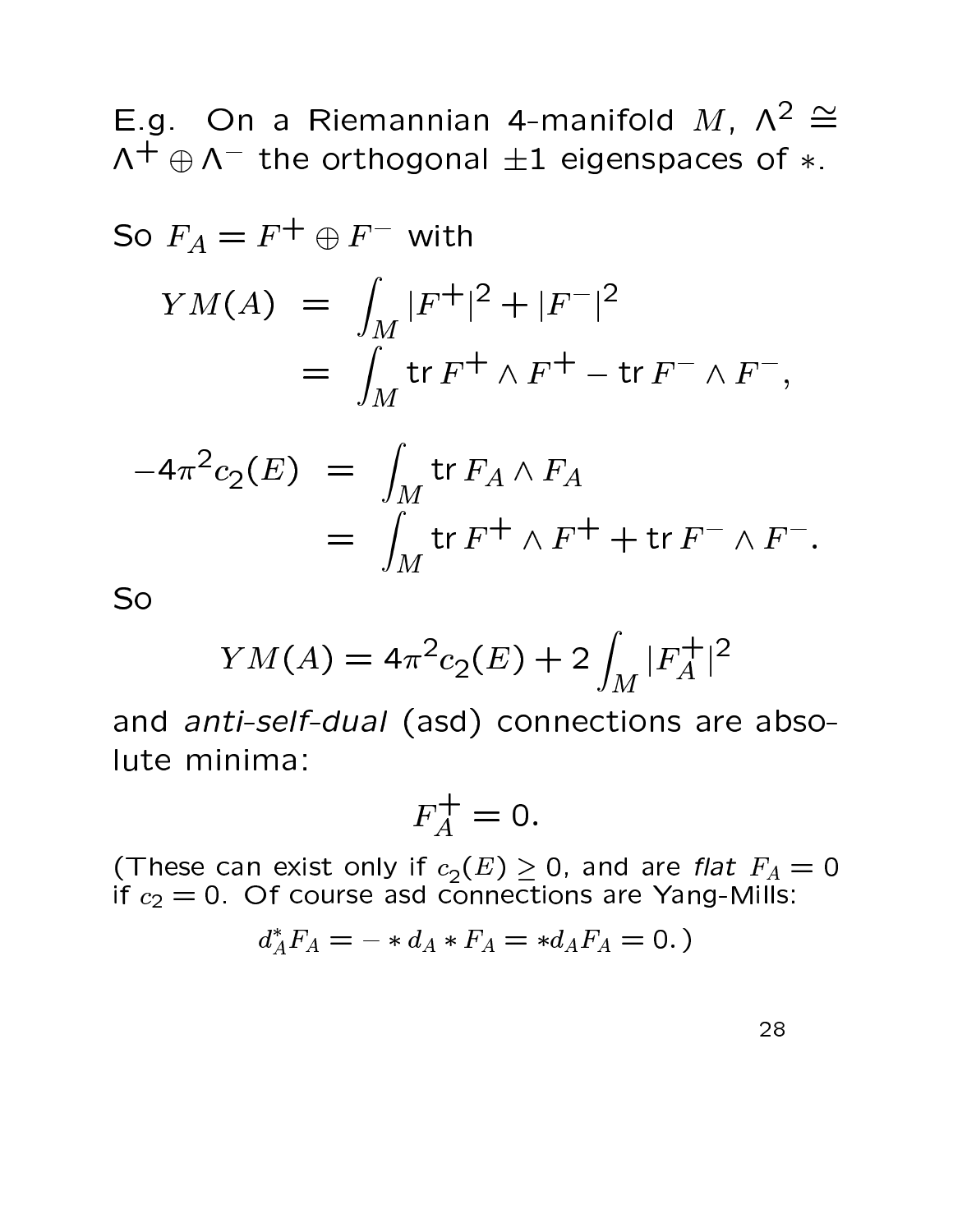E.g. On a Kähler manifold,

$$
\Lambda^2\otimes\mathbb{C}\,\cong\Lambda^{0,2}\oplus\Lambda^{1,1}_0\oplus\mathbb{C}\,\text{.}\omega\oplus\Lambda^{2,0}
$$

gives a corresponding decomposition of  $F_A$ , with

$$
YM(A) = \int_M 2|F^{0,2}|^2 + |\omega.F^{1,1}|^2 + |F_0^{1,1}|^2
$$

and

$$
-4\pi^2 c_2(E) \cdot \omega^{n-2} = \int_M 2|F^{0,2}|^2 + |\omega \cdot F^{1,1}|^2 - |F_0^{1,1}|^2.
$$

Therefore the Yang-Mills functional of A equals

$$
4\pi^2 c_2(E) \cup \omega^{n-2} + \int_M 4|F^{0,2}|^2 + 2|\omega.F^{1,1}|^2
$$

with absolute minima given by Hermitian-Yang-Mills connections

$$
F_A^{0,2} = 0, \n\omega.F_A^{1,1} = 0.
$$

(Exercise: these satisfy  $d_A^*F_A = 0$  by using the Kähler identities.)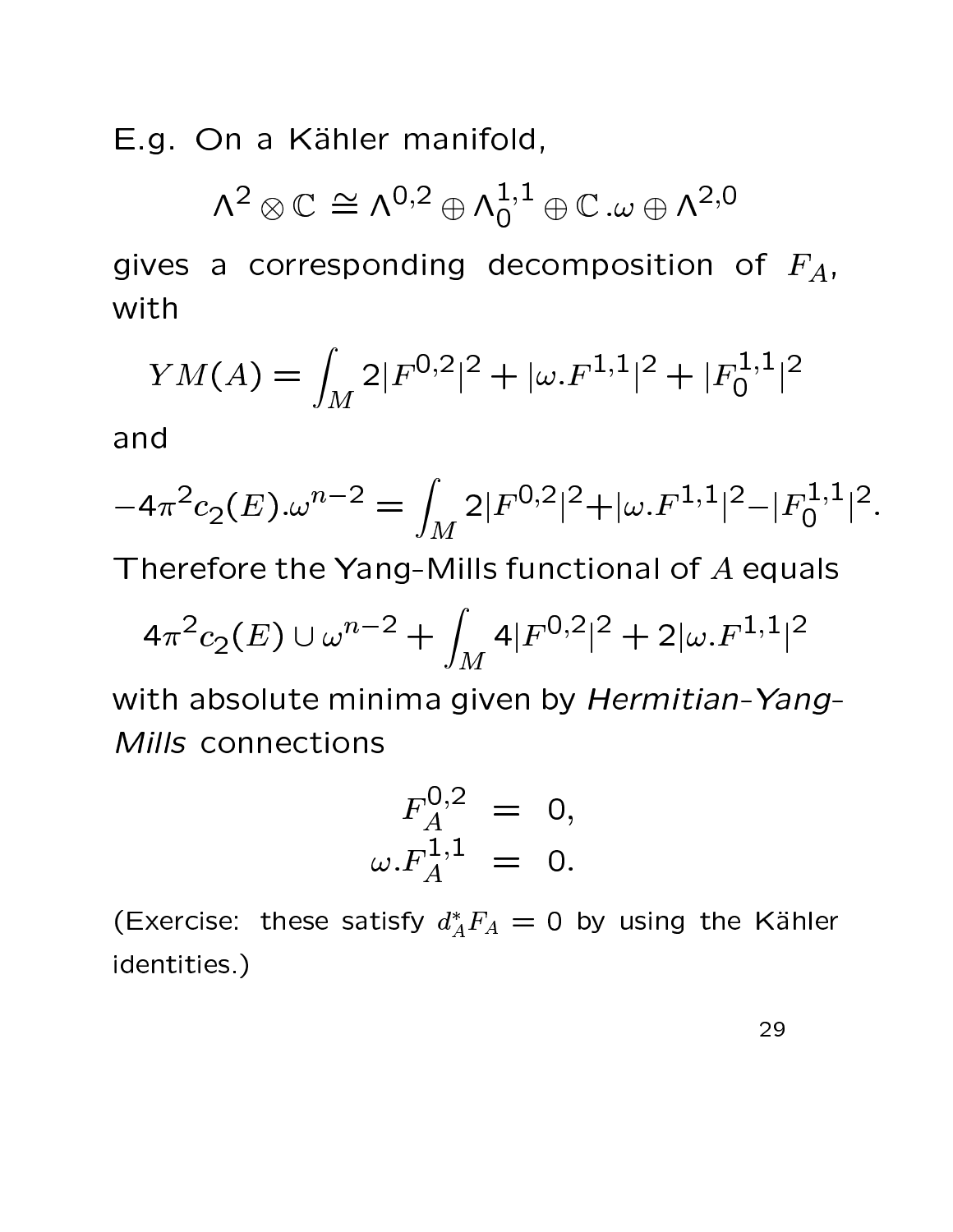On a Kähler surface the self-dual 2-forms are

$$
\{\sigma + \bar{\sigma} \,:\, \sigma \in \mathsf{\Lambda}^{0,2}\} \oplus \langle \omega \rangle
$$

so the asd equations are the same as the HYM equations.

These define holomorphic structures on  $E$  ( $\bar{\partial}_A^2 =$ 0) with the metric fixed (see below) by the HYM condition  $\omega.F_A = 0$ .

For E to carry a HYM connection,  $deg(E)$  =  $c_1.\omega^{n-1}$  must equal

$$
\int_M \operatorname{tr} F_A \wedge \omega^{n-1} = \frac{1}{n} \int_M \operatorname{tr}(\omega.F_A)\omega^n = 0.
$$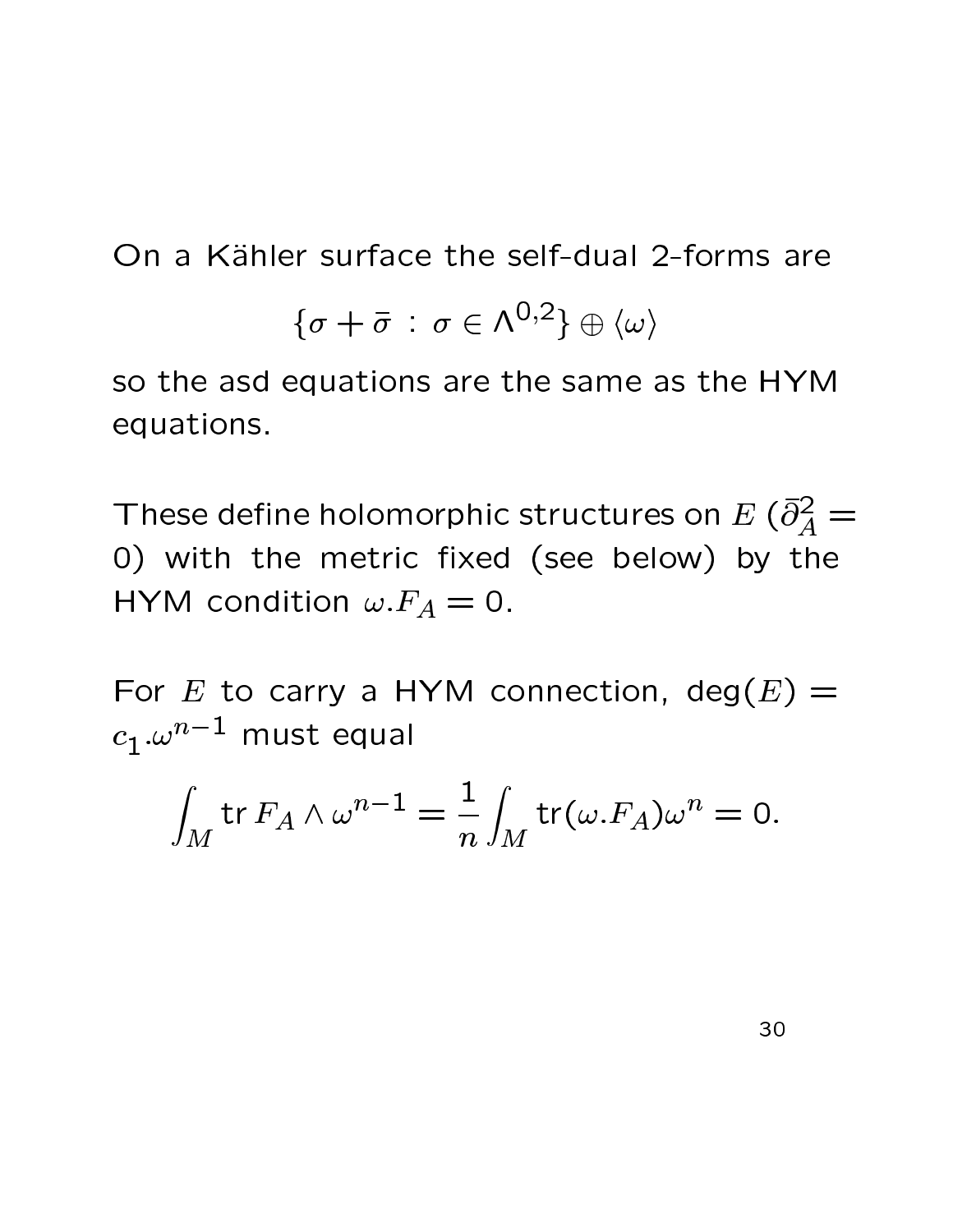We can generalise to deg  $\neq$  0 by splitting the  $\omega$  component of  $F_A$  into a constant piece and an  $L^2$ -orthogonal piece; i.e.

$$
F_A = F^{2,0} \oplus F^{0,2} \oplus F_0^{1,1} \oplus \lambda \omega \text{ id } \oplus \sigma,
$$

where  $\lambda$  is a (topological) constant deg  $E/\int_M \omega^n$ , and  $\int_M tr \sigma \wedge \omega^{n-1} = 0$ .

Then the same analysis shows that connections with  $\sigma = 0$  are also absolute minima, giving the general HYM equations

$$
F_A^{0,2} = 0,
$$
  

$$
\omega.F_A^{1,1} = \text{const. id}
$$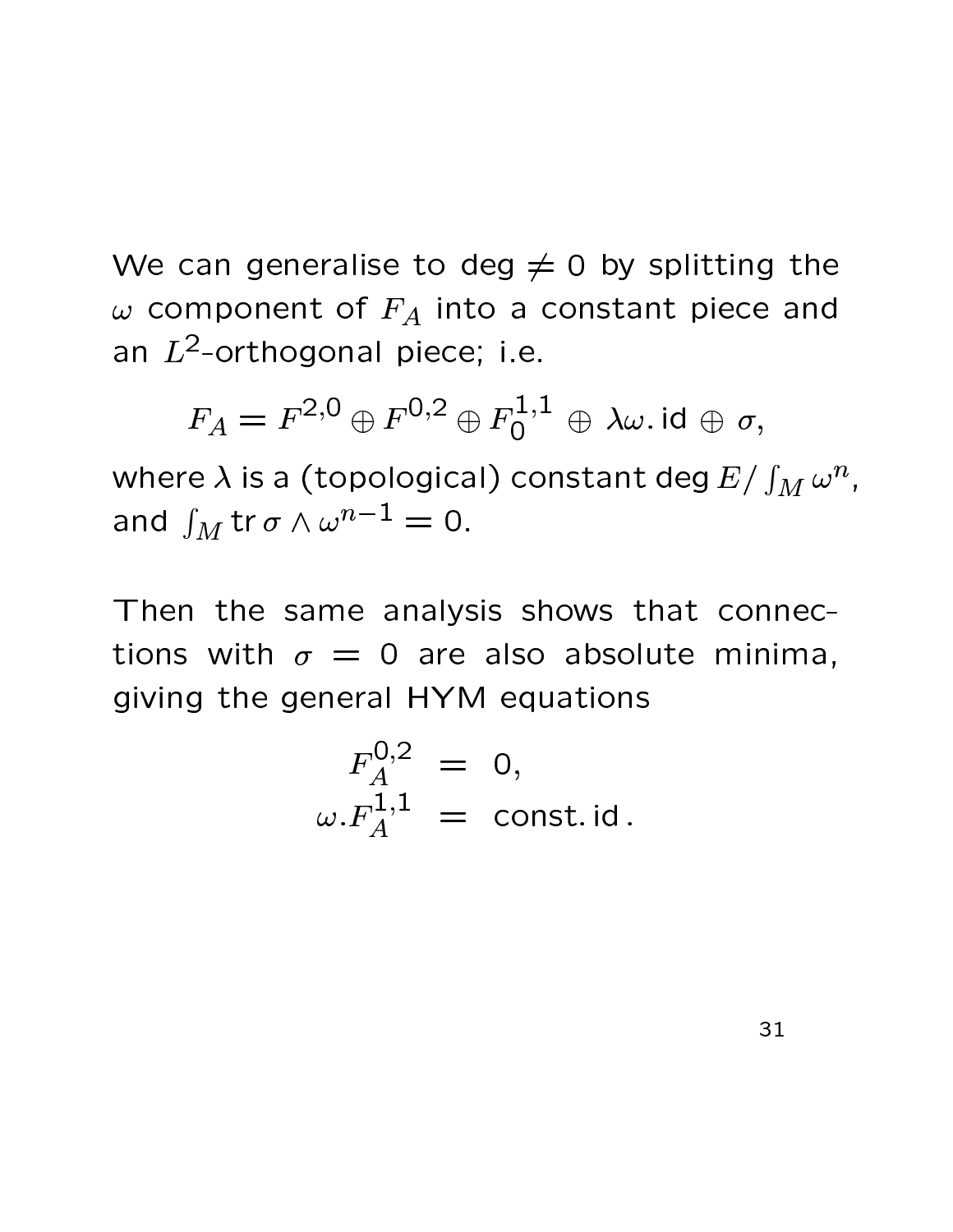These have a purely holomorphic description since the second equation more-or-less fixes the metric, so that solutions are roughly equivalent to holomorphic structures (compare uniformisation for Riemann surfaces):

Theorem 6 [Donaldson-Uhlenbeck-Yau]  $E$  admits a compatible Hermitian-Yang-Mills metric/connection iff it is polystable. This HYM connection is then unique.

E is stable iff for all coherent subsheaves  $F \subset E$  we have  $\mu(F) < \mu(E)$ , where

$$
\mu(E) = \frac{\int_X c_1(E) \cup \omega^{n-1}}{\operatorname{rank} E} = \frac{\deg E}{\operatorname{rk} E}.
$$

This is the generic situation. Polystable  $=$  direct sum of stables of same slope.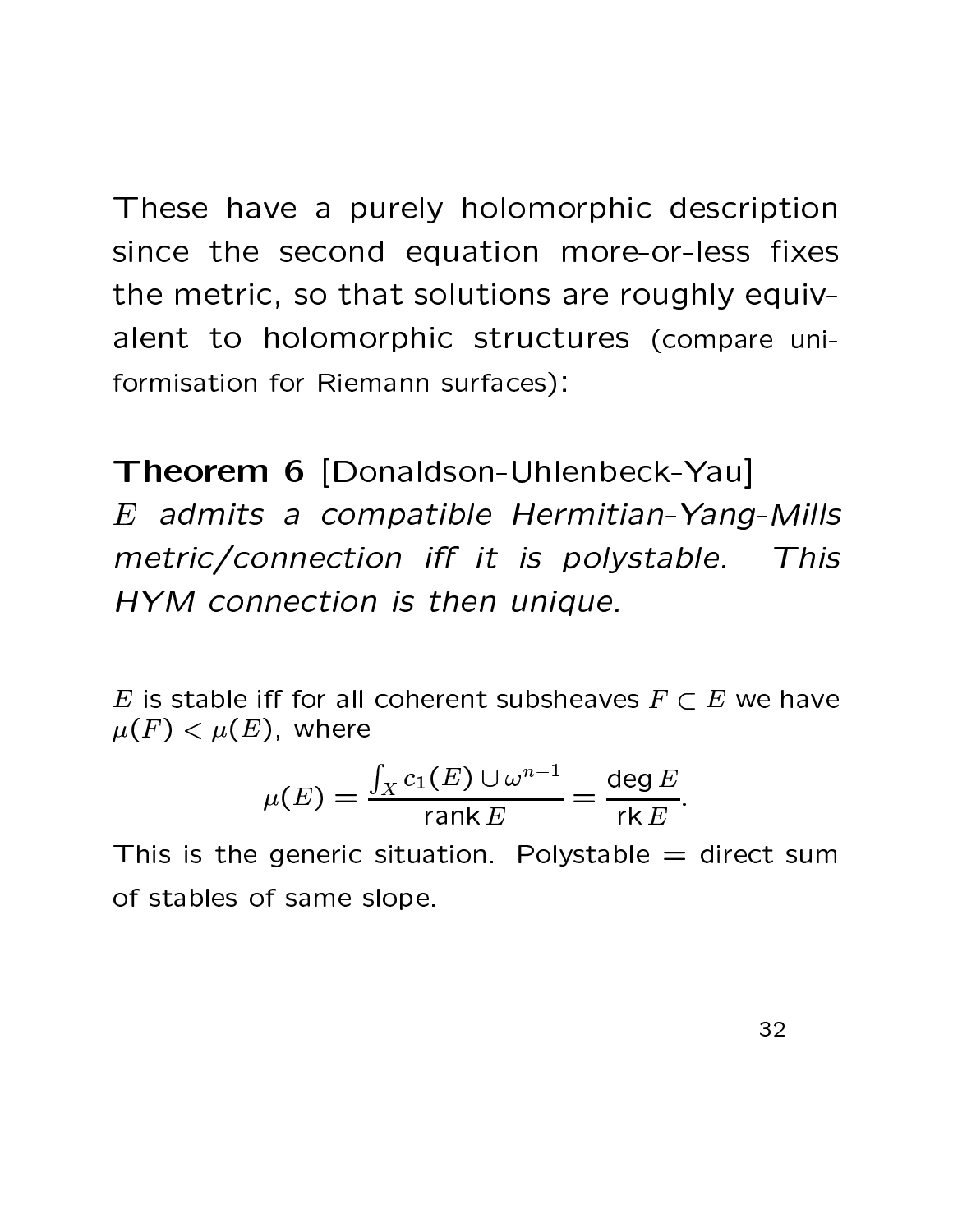

(Moment map formalism is a nonlinear generalisation of  $V/W \cong W^{\perp}$ . Linearised gauge action on  $A^{0,1} = \overline{\partial}_A$  is by adding  $a^{0,1} = \overline{\partial}_A g$  for  $g \in \Gamma(\text{End}_0 E)$ ; unitary action has  $g \in \Gamma(\mathfrak{su}(E))$  skew-adjoint. Linearised HYM condition is

$$
\omega . \partial_A a^{0,1} + (\omega . \partial_A a^{0,1})^* = 0 = \bar{\partial}_A^* a^{0,1} + (\bar{\partial}_A^* a^{0,1})^*.
$$

So at level of tangent spaces moment map gives orthogonal slice to self adjoint part of gauge action; then divide by remaining skew adjoint part.)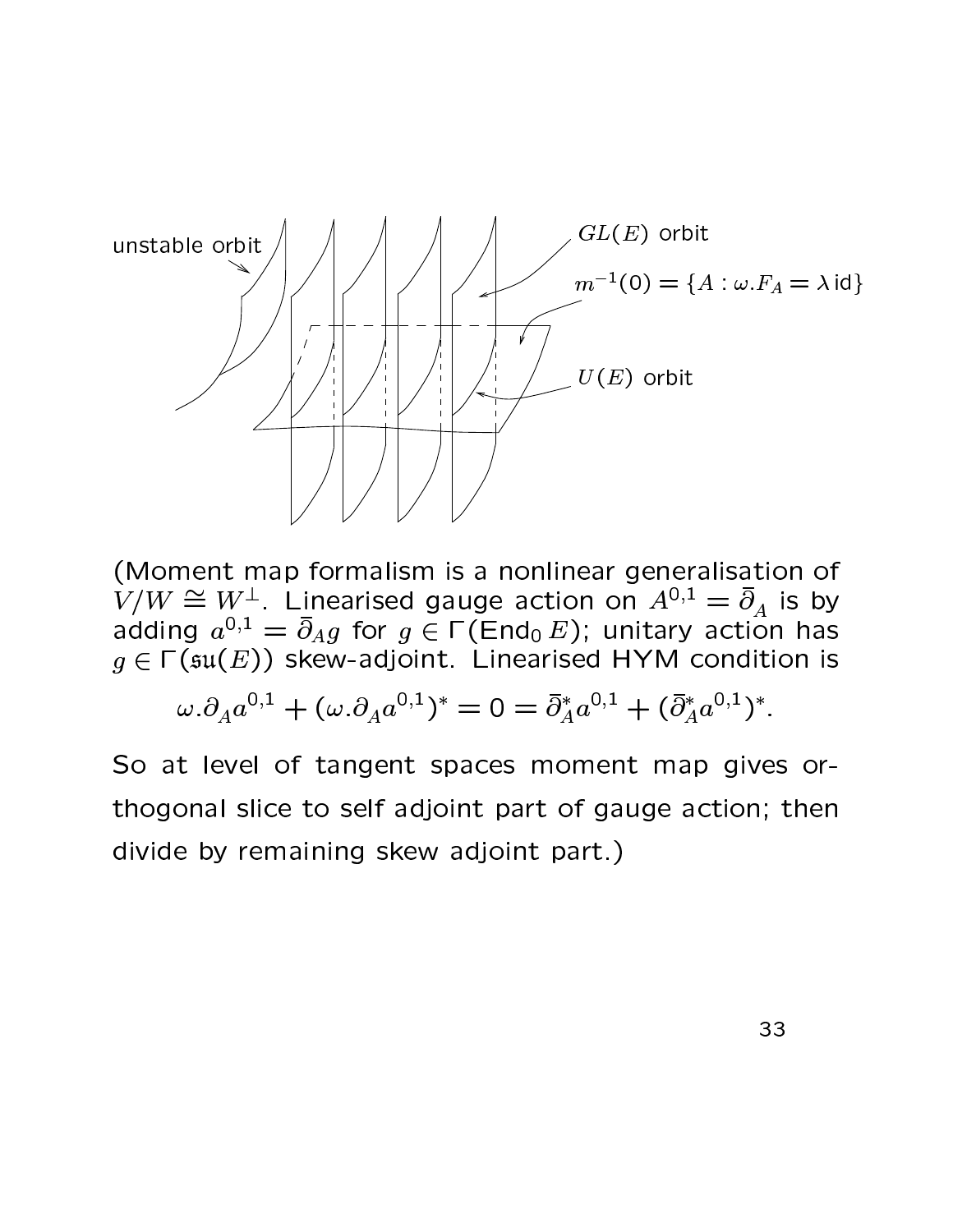Tian observed that these and many other gauge equations can be fit into a common framework. Suppose M is a Riemannian  $n$ -manifold with a distinguished closed  $(n-4)$ -form  $\Omega$  (in examples it will be a *calibration*). Then we can consider  $\Omega$ -asd connections A satisfying

$$
*(F_A \wedge \Omega) = -F_A.
$$

These satisfy the YM equations  $d_A^*F_A=0$ , and are absolute minimisers of  $YM(A)$  if  $\Omega$  is a calibration.

 $\Omega = 1 \Rightarrow$  asd equations  $\Omega = \omega^{n/2-2} \Rightarrow HYM$  equations  $\Omega_{\text{Spin}(7)}$  or  $\Omega_{G_2} \Rightarrow$  Spin(7)/ $G_2$ -instantons  $\Omega = 4 \text{ Re } \theta + \frac{\omega^2}{2} \Rightarrow$  complex asd equations on CY 4-fold  $F_A^{0,+} = 0$  ( $\Lambda^{0,2} = \Lambda^{0,+} \oplus \Lambda^{0,-}$ )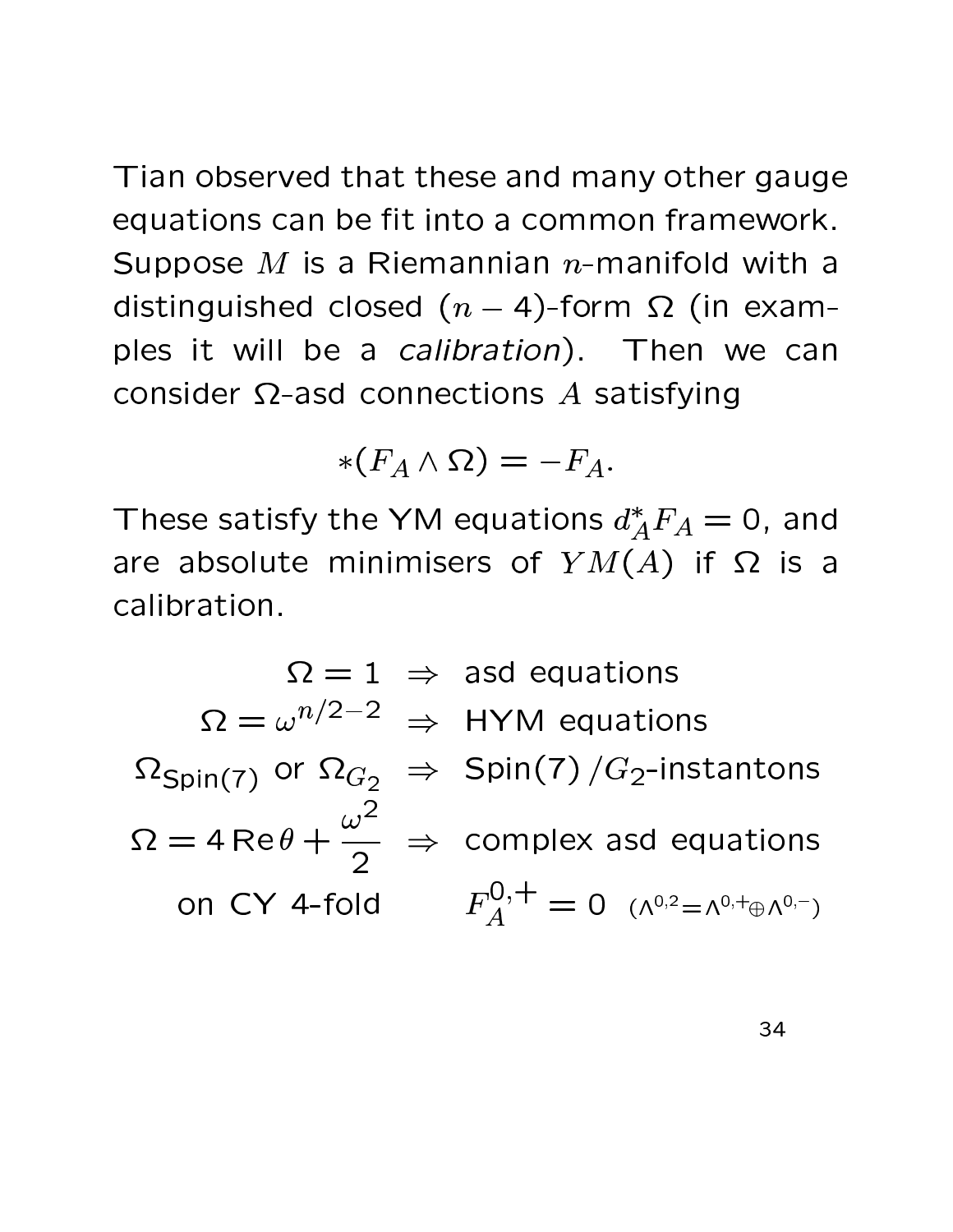We can think of gauge theory as nonlinear Hodge theory. (YM eqns  $d_A F_A = 0 = d_A^* F_A \Rightarrow F_A$ harmonic...) E.g. linear case of flat  $U(1)$  connections on topologically trivial bundle:

$$
d_A = d + A, \qquad A \in \Omega^1(M, i\mathbb{R})
$$
  
\n
$$
d_A^* F_A = 0 \Leftrightarrow d^* dA = 0
$$
  
\n
$$
F_A = 0 \Leftrightarrow dA = 0
$$
  
\n
$$
A \sim \exp(g)^*(A) \Leftrightarrow A \sim A + dg.
$$

Instead of dividing by gauge transformations  $\exp(g)$  connected to the identity we can impose the Coulomb gauge condition

$$
d^*A=0,
$$

(i.e. A perpendicular to gauge orbits  $dg$ ) giving us the usual Hodge theory  $dA = 0 = d^*A$  (or YM  $d_A^*F_A = \Delta A = 0$ ) with solutions  $H^1(M, \mathbb{R})$ . Further dividing out by gauge transformations not connected to the identity  $([M, U(1)] =$  $H^1(M,\mathbb{Z})!)$  makes this the torus

$$
\mathcal{M} \cong \frac{H^1(M,\mathbb{R})}{H^1(M,\mathbb{Z})}.
$$

35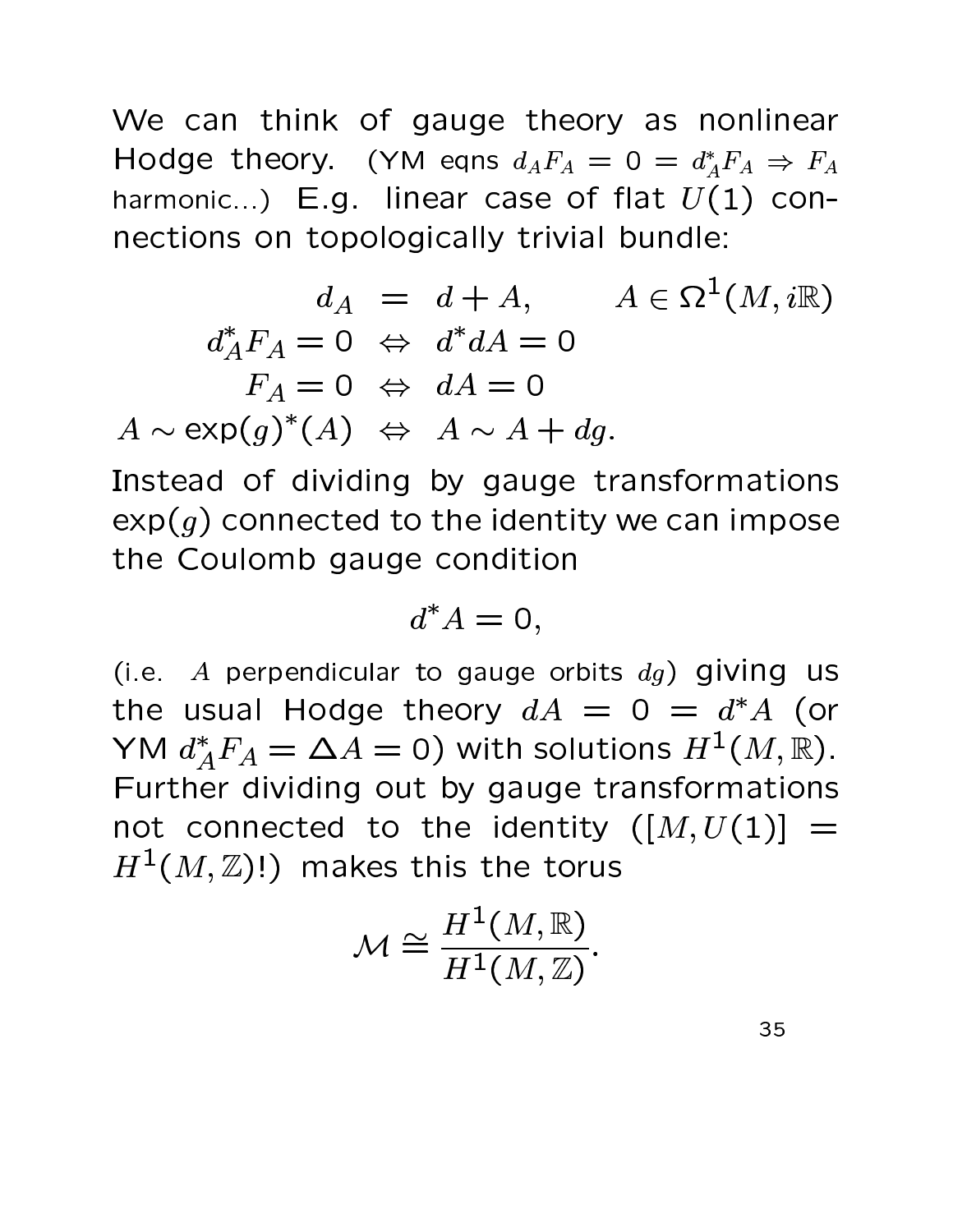## Linearisation

More generally the linearisation of YM equations about a solution A have the same properties. For illustration we concentrate on the asd equation on simply-connected  $M^4$ , for unitary connections with fixed determinant and  $rk E = 2$ , i.e.  $SU(2)$  connections. Then  $G = SU(E)$  is connected.

If  $F_A^+ = 0$  then  $F_{A+a}^+ = d_A^+ a + (a \wedge a)^+$  is zero, to first order in small a, iff  $d_A^{\dagger} a = 0$ . We wish to divide by (small) gauge transformations:  $\exp(g)^*(A) = A + d_A g$ , so we are led to the linearisation

$$
\Omega^0(\mathfrak{su}(E)) \xrightarrow{d_A} \Omega^1(\mathfrak{su}(E)) \xrightarrow{d_A^+} \Omega^+(\mathfrak{su}(E)).
$$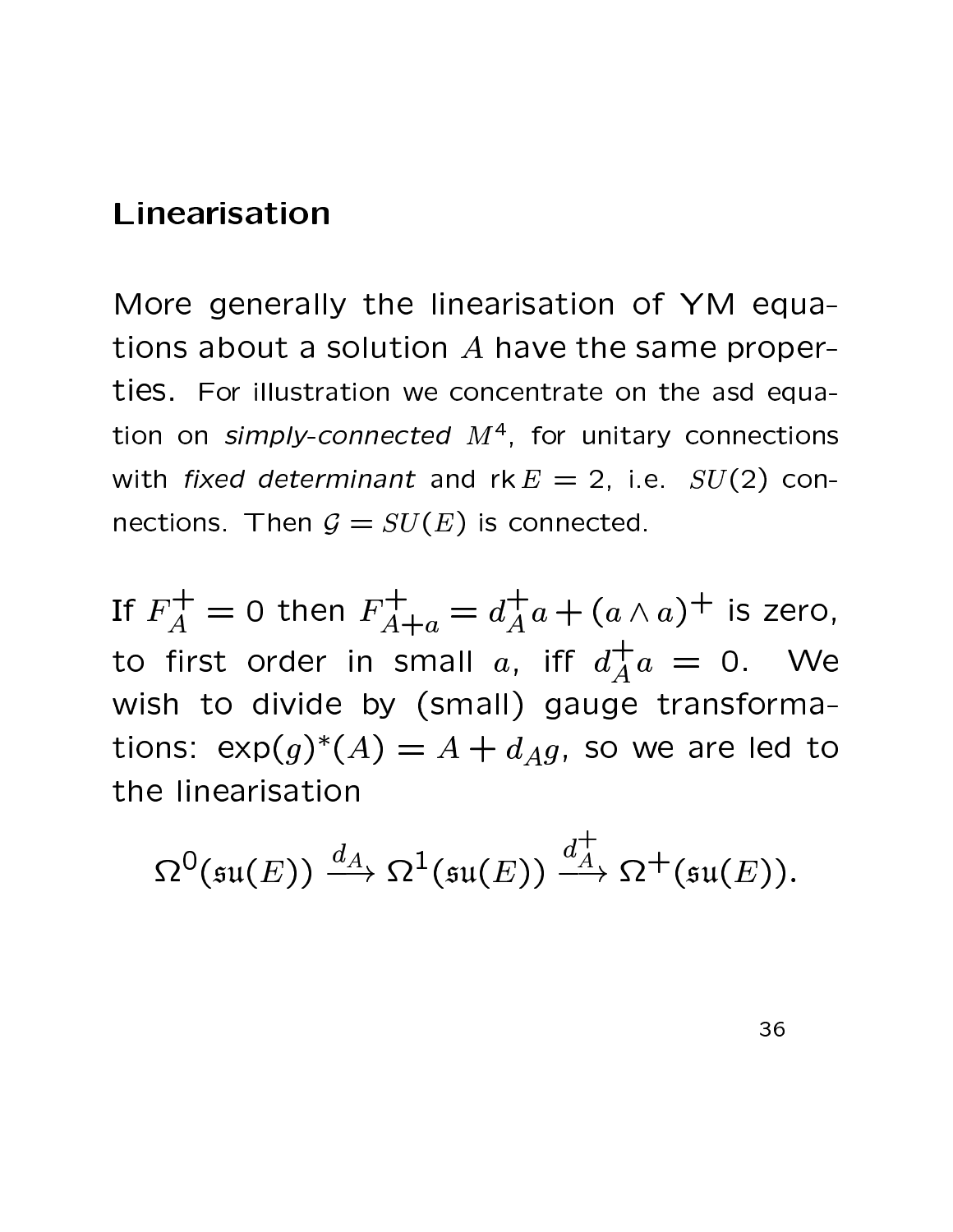This is an elliptic (the symbol sequence is exact) complex (as  $d_A^+d_A=0$ ) describing the infinitesimal equation and gauge action; its first cohomology can be considered to be the "Zariski tangent space"

$$
T_A \mathcal{M} = \frac{\ker d_A^+}{\mathrm{im} d_A} = H_A^1(\mathfrak{su}(E)).
$$

(Ellipticity  $\Rightarrow$  finite dimensional and, often, Sobolev solutions smooth. For what follows should work with  $L_k^2$ -Sobolev connections,  $k > 1$ , for completeness; Sobolev multiplication then allows us to form  $a \wedge a \in L_k^2$  in 4 dimensions.)

Similarly  $H_A^0(\mathfrak{su}(E))$  is the infinitesimal automorphisms (stabiliser) of A, and  $H^+_A(\mathfrak{su}(E))$  is the "obstruction space"  $-$  the nonlinear piece  $(a \wedge a)^+$  of the equations maps to here giving the obstruction to extending a (linearised) first order deformation in  $H^1_A(\mathfrak{su}(E))$  to second order.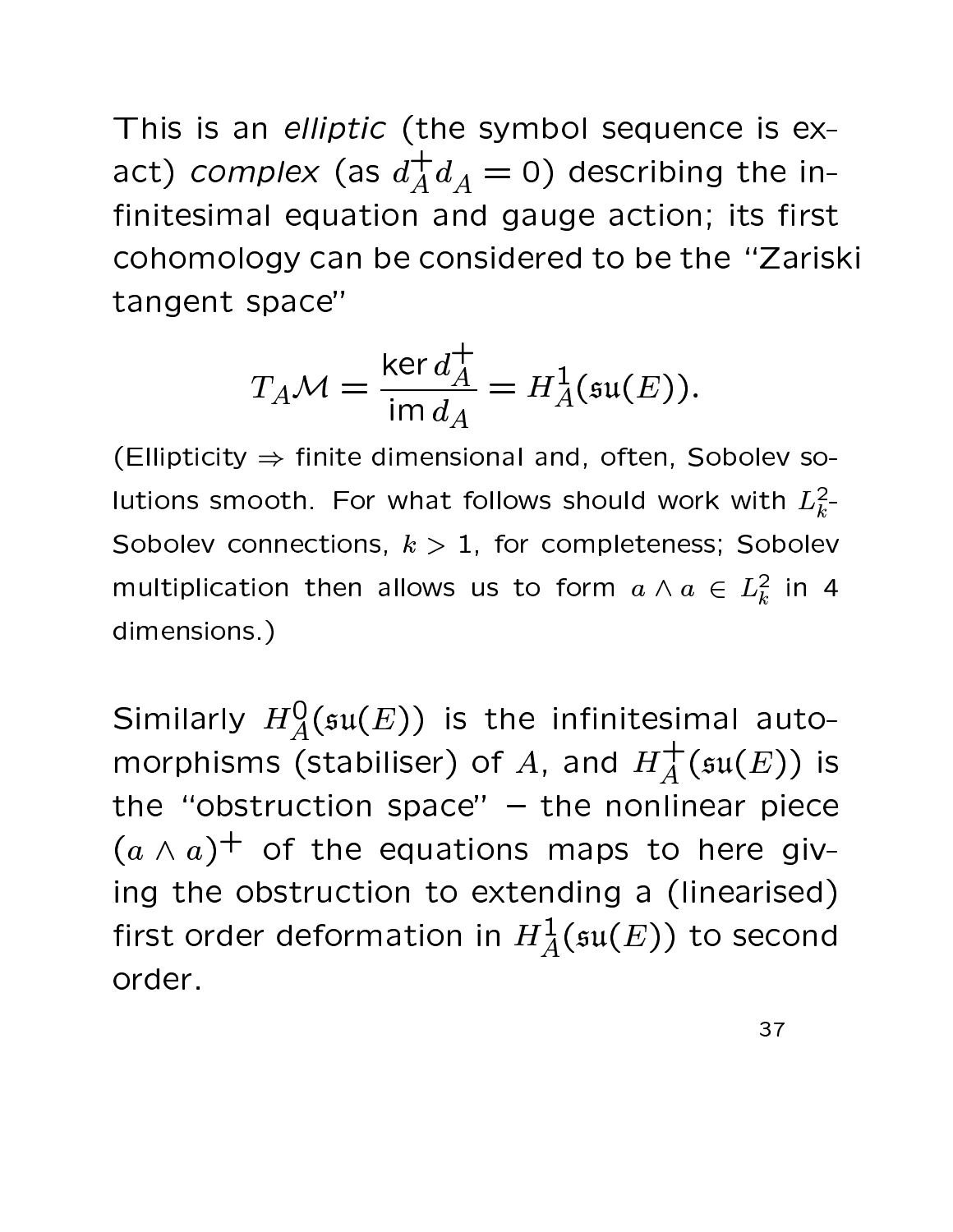By Hodge theory theory  $H^1_A(\mathfrak{su}(E))$  ker  $d^+_A \cap$ ker  $d^*_A$ ; by the following theorem we can work locally about A we work with connections  $A + a$  in Coulomb gauge:  $d_A^* a = 0$ .

Theorem 7 [Uhlenbeck] M is locally homeomorphic about  $A \in \mathcal{M}$  to

$$
\{a: F_{A+a}^+ = 0, \ d_A^* a = 0\} / \Gamma_A,
$$

and we have the estimate  $||a||_{L^2_{k+1}} \leq c||a||_{L^2_k}$ . (Ellipticity of  $d_A \oplus d_A^*$ .)

Here  $\Gamma_A$  is the stabiliser of A

 ${g \in \mathcal{G} : g^*(A) = A} = {g \in \mathcal{G} : d_A g = 0}$ 

of parallel automorphisms, with Lie algebra

$$
\ker d_A \subset \Omega^0(\mathfrak{su}(E)).
$$

As we perturb  $A$  these may no longer stabilise  $A + a$ , so we need to divide by them in our local model.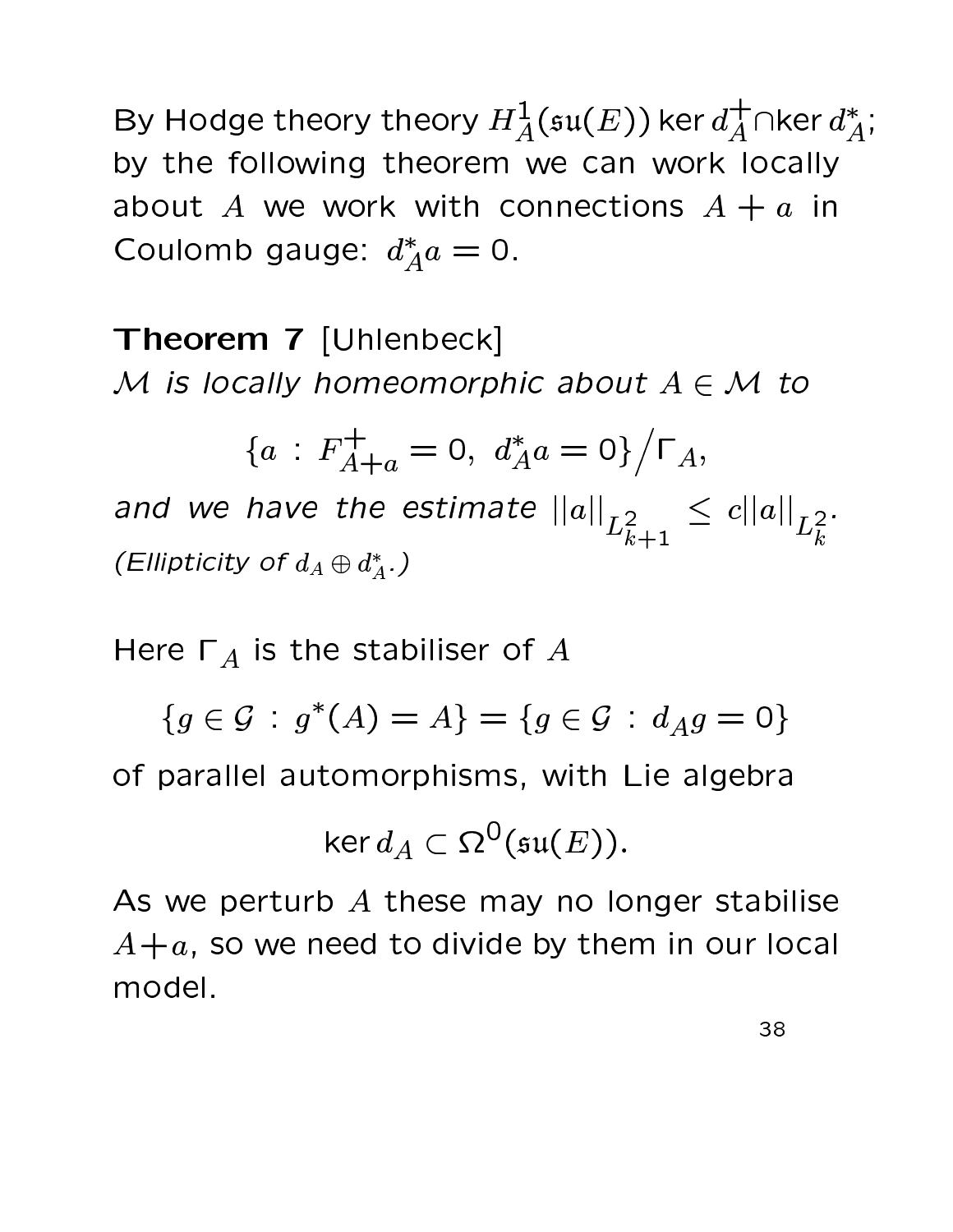Usually try to avoid connections with  $\Gamma_A$  larger than  $C(SU(2)) = {\pm 1}$ , then the Theorem gives local model of M: in the good case of  $H_A^+$ (End<sub>0</sub>E) = 0, M is smooth of dimension  $h^1_A(\text{End}_0 E)$ .

 $\Gamma_A$  is centraliser of the holonomy group of A in  $SU(2)$ :

$$
U(1) = \begin{pmatrix} \lambda & 0 \\ 0 & \lambda^{-1} \end{pmatrix}
$$
 or {1} or {±1}

with  $\Gamma_A = U(1)$ ,  $SU(2)$ ,  $SU(2)$  respectively. Correspond to  $(E, A)$  splitting as

 $L \oplus L^{-1}$  or  $L \oplus L$   $(L \cong L^{-1})$  or  $\mathbb{C}^2$ ,

and so are called *reducible* connections. (Reserve reducible for first case; other two are flat and won't feature.)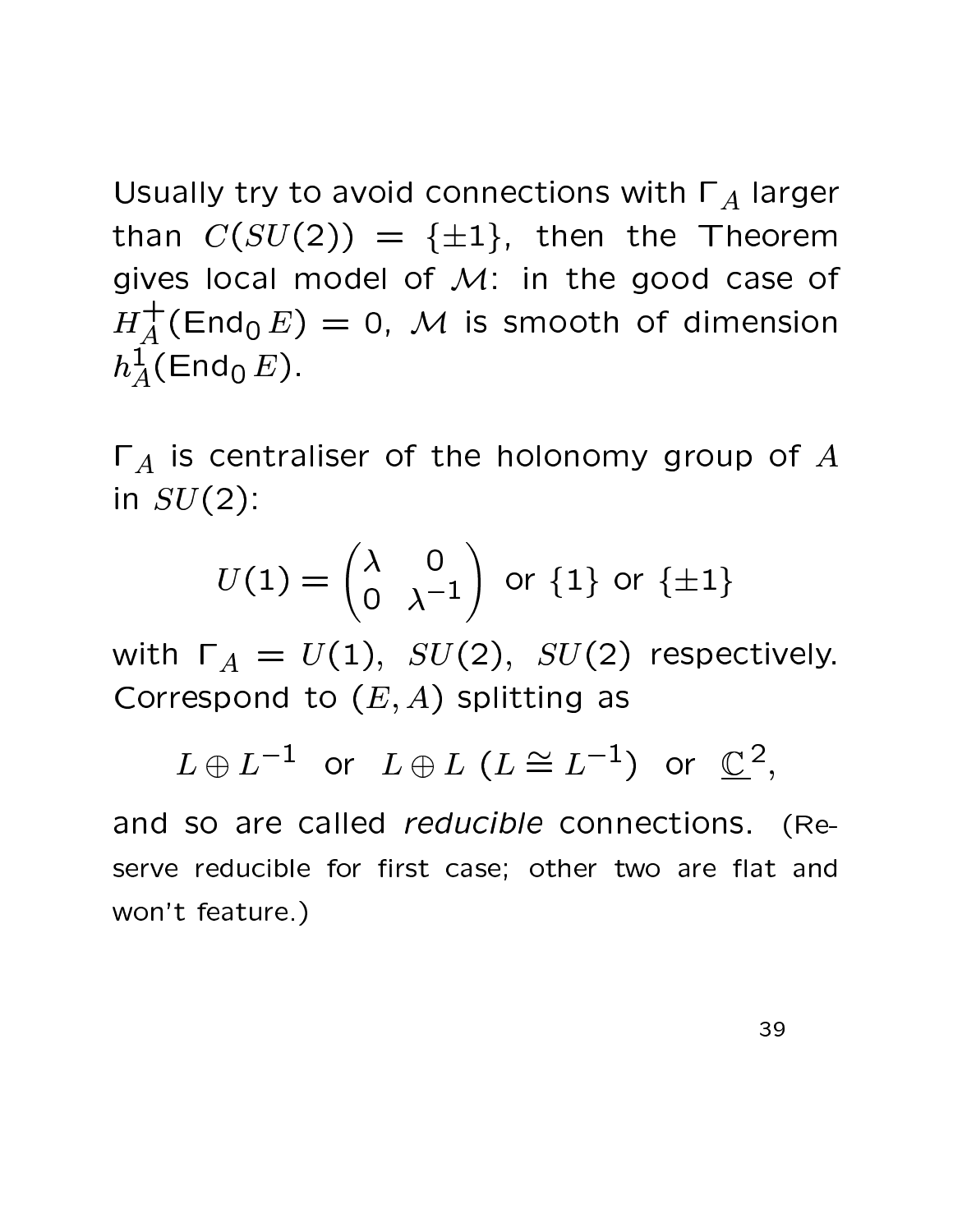If  $(E, A)$  is reducible and  $H_A^+(End_0 E) = 0$ , then  $h_A^0(\text{End}_0 E) = 1$  but vanishes for nearby A, so  $h^1_A(\text{End}_0 E)$  also jumps by 1 at the reducible connection. We will use a case below where generically  $h^1 = 5$ , jumping to 6 at the reducible; locally M looks then like

 $\mathbb{R}^6/U(1) \cong \mathbb{C}^3/S^1 \cong$  cone on  $\mathbb{P}^2$ .

Reducibles in the asd moduli space correspond to line bundles with abelian asd connections, i.e. to asd harmonic 2-forms in

 $H^2(M; 2\pi i\mathbb{Z}) \cap \mathcal{H}^- \subset H^2(M,\mathbb{R})$ 

(as  $c_1(L)$  is integral). For  $b^+ = \dim H^+(M) > 0$ 0 could hope that generically this is empty and there are no reducibles.

**Theorem 8** If  $b^+ > 0$  then  $H^- \subset H^2(M,\mathbb{R})$ misses the lattice  $H^2(M; 2\pi i \mathbb{Z})$  for the generic choice of Riemannian metric on M.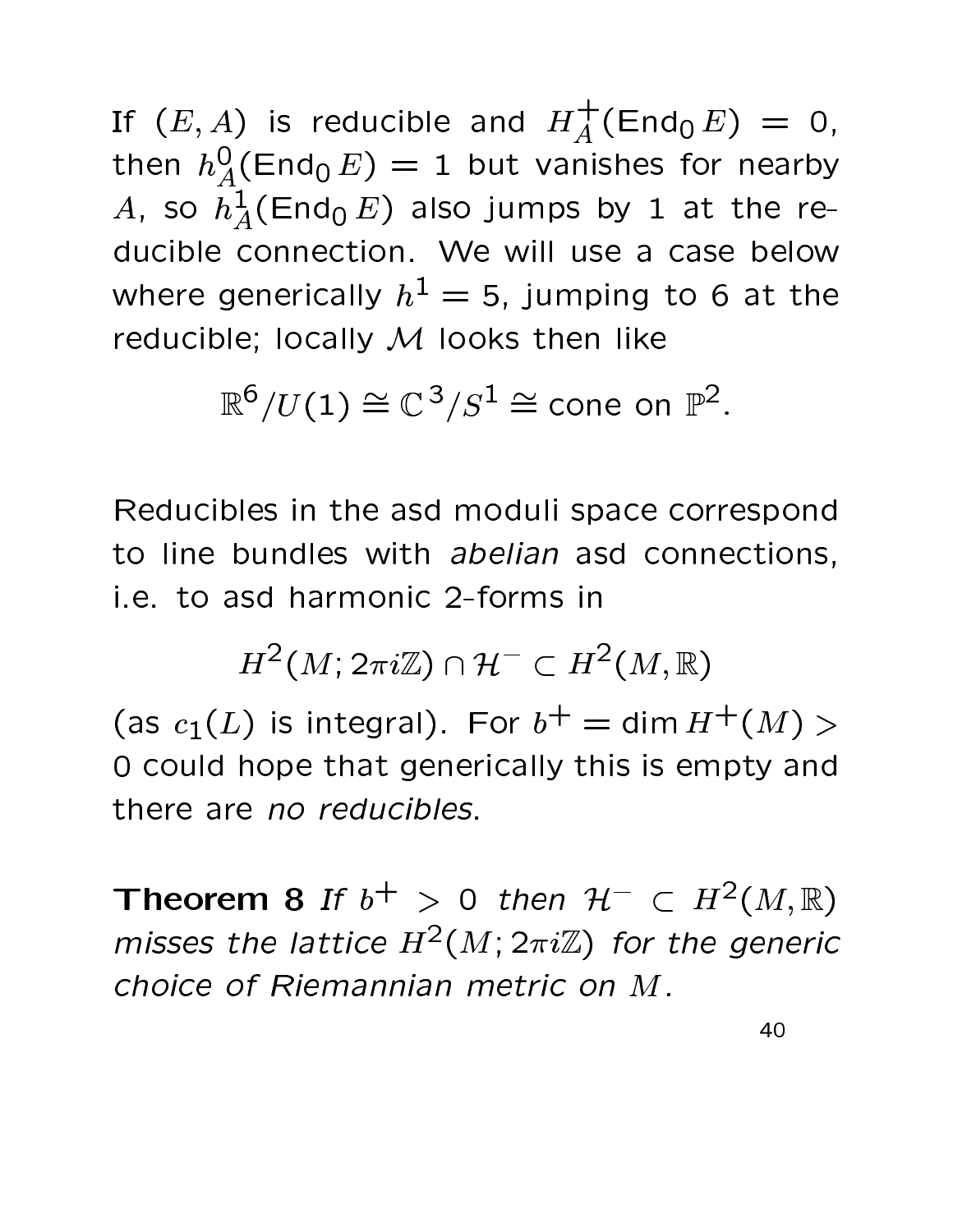If  $b^+ > 1$  then the same is true for the generic 1-parameter family of metrics.

*Proof.* The metric defines harmonic forms and so a point in

 $Gr(H^2(M,\mathbb{R}),b^{-}).$ 

The conformal structure of the metric is equivalent to the splitting of  $\Lambda^2$ , and so is a section of the

$$
\text{Gr}(\Lambda^2,3)
$$

bundle. Moving this section by a section  $\phi \in$  $\mathcal{H}om(\Lambda^{-}, \Lambda^{+})$  we find that the projection of  $\sigma \in \mathcal{H}^-$  to the new  $\mathcal{H}^+$  is, to first order,

$$
\pi_{\mathcal{H}}\circ\phi(\sigma)\in\mathcal{H}^+,
$$

[DK Lemma 4.3.24]. Since  $\phi$  can be arbitrary this map is onto and we can move any integral class away from  $H^-$  if  $H^+ \neq 0$ .  $\Box$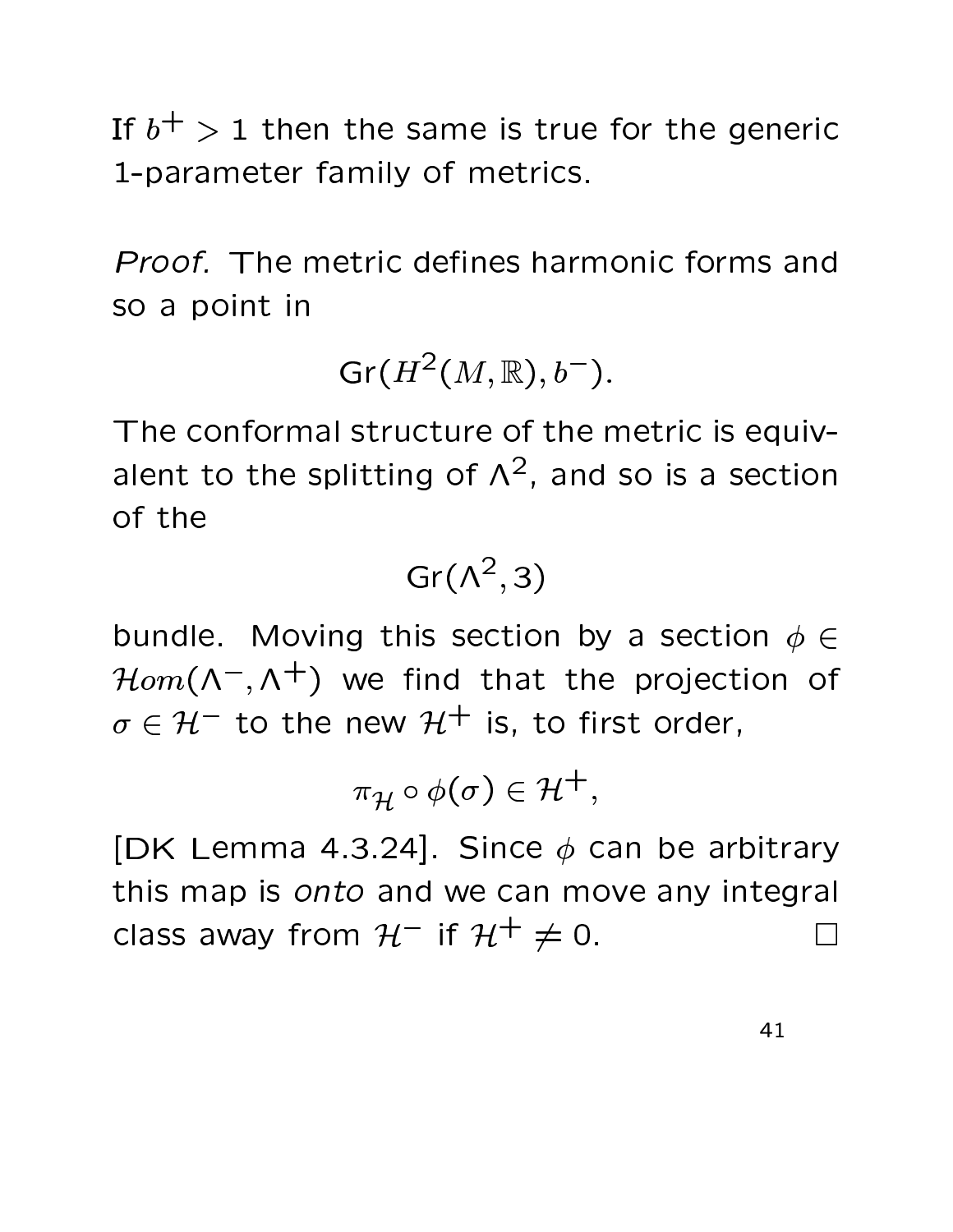## **Transversality**

We can now deal with reducibles and so the quotient by the gauge group  $G$ . Turn now to controlling the set of asd connections.

Zero set of map of Banach spaces

$$
F_A^+ : \mathcal{A} \to \Omega^+(\mathfrak{su}(E)).
$$

(Or, gauge fixing locally,  $F_A^+ \oplus d_A^* : A \to \Omega^+ \oplus \Omega^0$ . Or, dividing by gauge and working on (the irreducibles in)  $\mathcal{B} := \mathcal{A}/\mathcal{G}$ , a section of  $\Omega^+(\mathfrak{su}(E))$ -Banach-bundle over  $\mathcal{B}$ )

If this has surjective derivative at  $0 \in \Omega^+(\mathfrak{su}(E))$ then by the Banach space Implicit Function Theorem M will be (away from reducibles) a smooth manifold of dimension  $h^1_A(\mathfrak{su}(E))$ .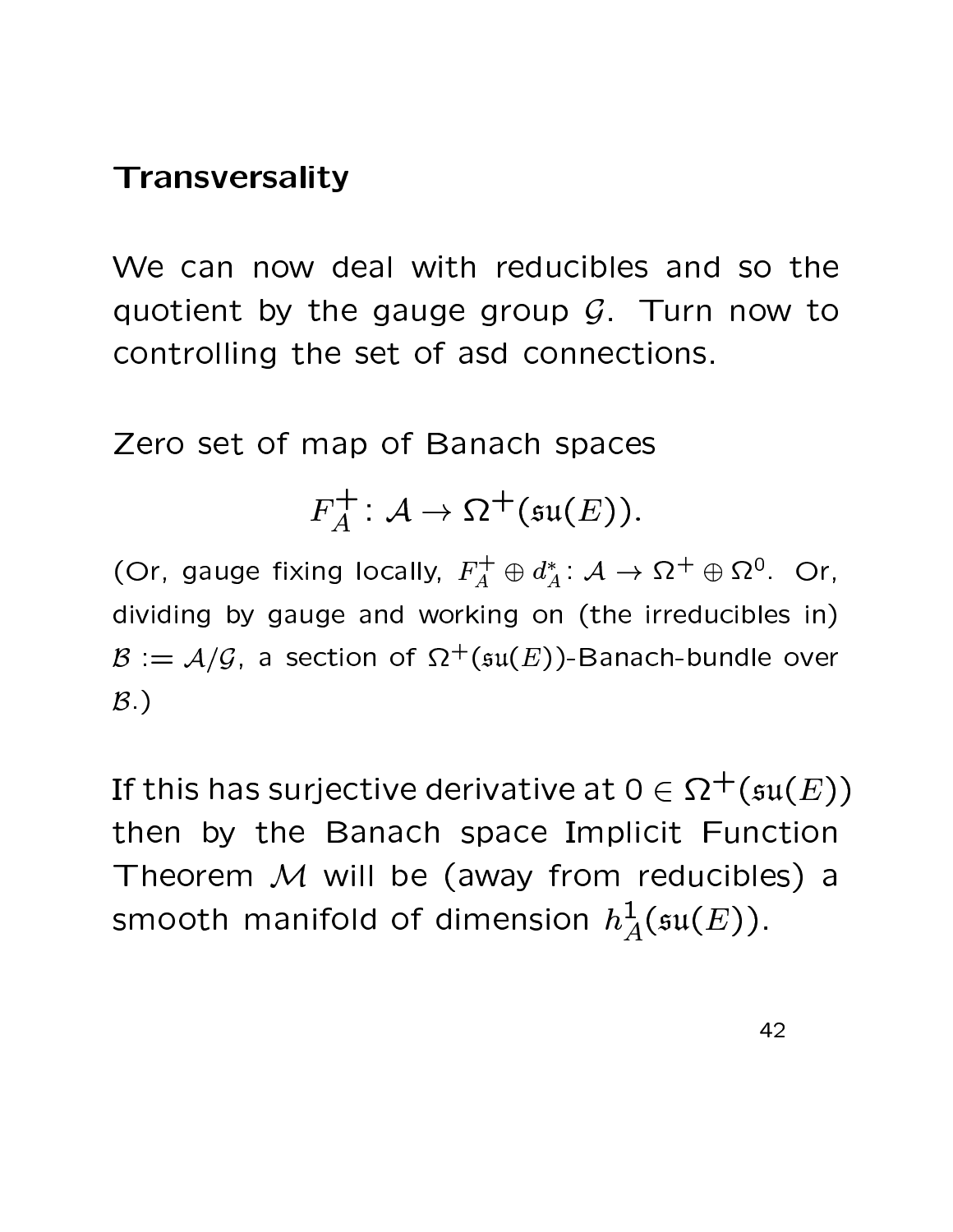Definition 9 The virtual dimension of M is the index of the  $\Omega_A^{\bullet}(\text{End}_0 E)$  complex

 $d = -(h^0 - h^1 + h^+) = 8c_2(E) - 3(1 - b_1 + b^+)$ by the Atiyah-Singer index theorem.

(A irreducible  $\Leftrightarrow h^0 = 0$ ; surjective derivative  $\Leftrightarrow h^+=0.$ 

To achieve this vanishing of  $H_A^+( \mathfrak{su}(E))$  we have to again allow perturbations of the metric on  $M$ . We consider the above map to be defined on a bigger space

 $F_4^+$ :  $\mathcal{A} \times$  Conf  $\rightarrow \Omega^+ (\mathfrak{su}(E))$ ;

Conf = { conformal classes of metrics on  $M$  }.

By the Smale-Sard theorem all we need is the surjectivity of the derivative of this map at  $0 \in$  $\Omega^+( \mathfrak{su}(E))$  to conclude that for a dense set of nearby metrics M is smooth.